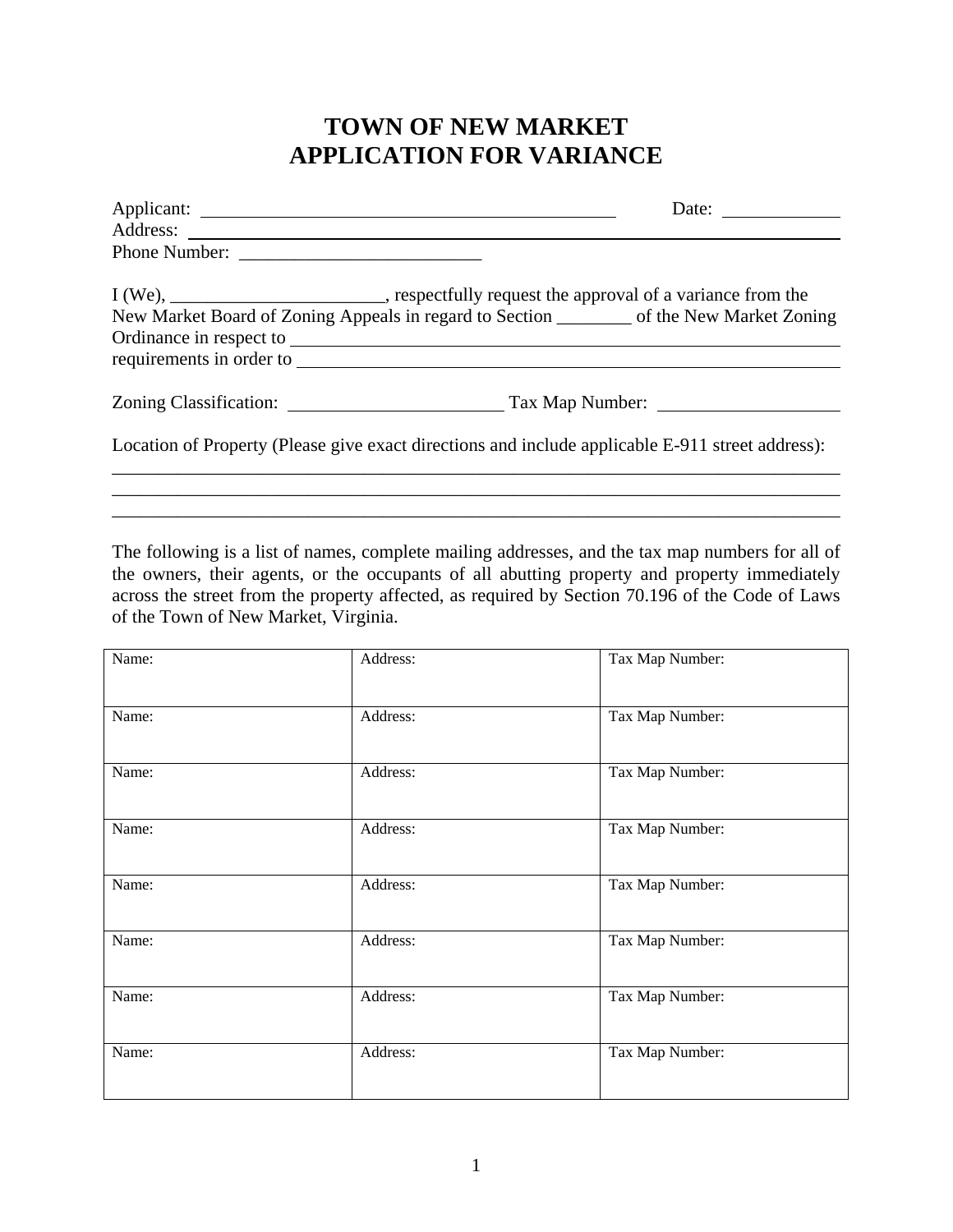Please state the applicant's interest in seeking this variance.

Please explain how the strict application of the zoning ordinance will produce an undue hardship for the applicant. Describe below the specific reason(s) why the variance is being sought in terms of:

\_\_\_\_\_\_\_\_\_\_\_\_\_\_\_\_\_\_\_\_\_\_\_\_\_\_\_\_\_\_\_\_\_\_\_\_\_\_\_\_\_\_\_\_\_\_\_\_\_\_\_\_\_\_\_\_\_\_\_\_\_\_\_\_\_\_\_\_\_\_\_\_\_\_\_\_\_\_ \_\_\_\_\_\_\_\_\_\_\_\_\_\_\_\_\_\_\_\_\_\_\_\_\_\_\_\_\_\_\_\_\_\_\_\_\_\_\_\_\_\_\_\_\_\_\_\_\_\_\_\_\_\_\_\_\_\_\_\_\_\_\_\_\_\_\_\_\_\_\_\_\_\_\_\_\_\_ \_\_\_\_\_\_\_\_\_\_\_\_\_\_\_\_\_\_\_\_\_\_\_\_\_\_\_\_\_\_\_\_\_\_\_\_\_\_\_\_\_\_\_\_\_\_\_\_\_\_\_\_\_\_\_\_\_\_\_\_\_\_\_\_\_\_\_\_\_\_\_\_\_\_\_\_\_\_ \_\_\_\_\_\_\_\_\_\_\_\_\_\_\_\_\_\_\_\_\_\_\_\_\_\_\_\_\_\_\_\_\_\_\_\_\_\_\_\_\_\_\_\_\_\_\_\_\_\_\_\_\_\_\_\_\_\_\_\_\_\_\_\_\_\_\_\_\_\_\_\_\_\_\_\_\_\_ \_\_\_\_\_\_\_\_\_\_\_\_\_\_\_\_\_\_\_\_\_\_\_\_\_\_\_\_\_\_\_\_\_\_\_\_\_\_\_\_\_\_\_\_\_\_\_\_\_\_\_\_\_\_\_\_\_\_\_\_\_\_\_\_\_\_\_\_\_\_\_\_\_\_\_\_\_\_

\_\_\_\_\_\_\_\_\_\_\_\_\_\_\_\_\_\_\_\_\_\_\_\_\_\_\_\_\_\_\_\_\_\_\_\_\_\_\_\_\_\_\_\_\_\_\_\_\_\_\_\_\_\_\_\_\_\_\_\_\_\_\_\_\_\_\_\_\_\_\_\_\_\_\_\_\_\_ \_\_\_\_\_\_\_\_\_\_\_\_\_\_\_\_\_\_\_\_\_\_\_\_\_\_\_\_\_\_\_\_\_\_\_\_\_\_\_\_\_\_\_\_\_\_\_\_\_\_\_\_\_\_\_\_\_\_\_\_\_\_\_\_\_\_\_\_\_\_\_\_\_\_\_\_\_\_ \_\_\_\_\_\_\_\_\_\_\_\_\_\_\_\_\_\_\_\_\_\_\_\_\_\_\_\_\_\_\_\_\_\_\_\_\_\_\_\_\_\_\_\_\_\_\_\_\_\_\_\_\_\_\_\_\_\_\_\_\_\_\_\_\_\_\_\_\_\_\_\_\_\_\_\_\_\_ \_\_\_\_\_\_\_\_\_\_\_\_\_\_\_\_\_\_\_\_\_\_\_\_\_\_\_\_\_\_\_\_\_\_\_\_\_\_\_\_\_\_\_\_\_\_\_\_\_\_\_\_\_\_\_\_\_\_\_\_\_\_\_\_\_\_\_\_\_\_\_\_\_\_\_\_\_\_

- Exceptional narrowness, shallowness, size or shape of property, or
- Exceptional topographic conditions or other extraordinary situation or condition of property, or
- The use or development of property immediately adjacent thereto.

Please state how the previously mentioned hardship is not shared generally by all other properties in the same zoning district and the same vicinity, and also how the authorization of such variance will not be of substantial detriment to this adjacent property.

\_\_\_\_\_\_\_\_\_\_\_\_\_\_\_\_\_\_\_\_\_\_\_\_\_\_\_\_\_\_\_\_\_\_\_\_\_\_\_\_\_\_\_\_\_\_\_\_\_\_\_\_\_\_\_\_\_\_\_\_\_\_\_\_\_\_\_\_\_\_\_\_\_\_\_\_\_\_ \_\_\_\_\_\_\_\_\_\_\_\_\_\_\_\_\_\_\_\_\_\_\_\_\_\_\_\_\_\_\_\_\_\_\_\_\_\_\_\_\_\_\_\_\_\_\_\_\_\_\_\_\_\_\_\_\_\_\_\_\_\_\_\_\_\_\_\_\_\_\_\_\_\_\_\_\_\_ \_\_\_\_\_\_\_\_\_\_\_\_\_\_\_\_\_\_\_\_\_\_\_\_\_\_\_\_\_\_\_\_\_\_\_\_\_\_\_\_\_\_\_\_\_\_\_\_\_\_\_\_\_\_\_\_\_\_\_\_\_\_\_\_\_\_\_\_\_\_\_\_\_\_\_\_\_\_ \_\_\_\_\_\_\_\_\_\_\_\_\_\_\_\_\_\_\_\_\_\_\_\_\_\_\_\_\_\_\_\_\_\_\_\_\_\_\_\_\_\_\_\_\_\_\_\_\_\_\_\_\_\_\_\_\_\_\_\_\_\_\_\_\_\_\_\_\_\_\_\_\_\_\_\_\_\_ \_\_\_\_\_\_\_\_\_\_\_\_\_\_\_\_\_\_\_\_\_\_\_\_\_\_\_\_\_\_\_\_\_\_\_\_\_\_\_\_\_\_\_\_\_\_\_\_\_\_\_\_\_\_\_\_\_\_\_\_\_\_\_\_\_\_\_\_\_\_\_\_\_\_\_\_\_\_ \_\_\_\_\_\_\_\_\_\_\_\_\_\_\_\_\_\_\_\_\_\_\_\_\_\_\_\_\_\_\_\_\_\_\_\_\_\_\_\_\_\_\_\_\_\_\_\_\_\_\_\_\_\_\_\_\_\_\_\_\_\_\_\_\_\_\_\_\_\_\_\_\_\_\_\_\_\_

*\*\*Please submit, in addition to this completed application, a site plan or plat of the property, drawn to scale, and showing all existing buildings, including accessory buildings, driveways, septic tanks, etc., and any proposed structure or alteration. Please feel free to attach any additional pages to this application that you feel contains information pertinent to the consideration of your request for a variance.\*\** 

The required fee for a zoning variance request is \$325.00. No action will be initiated on any request until the payment of fees has been made in full.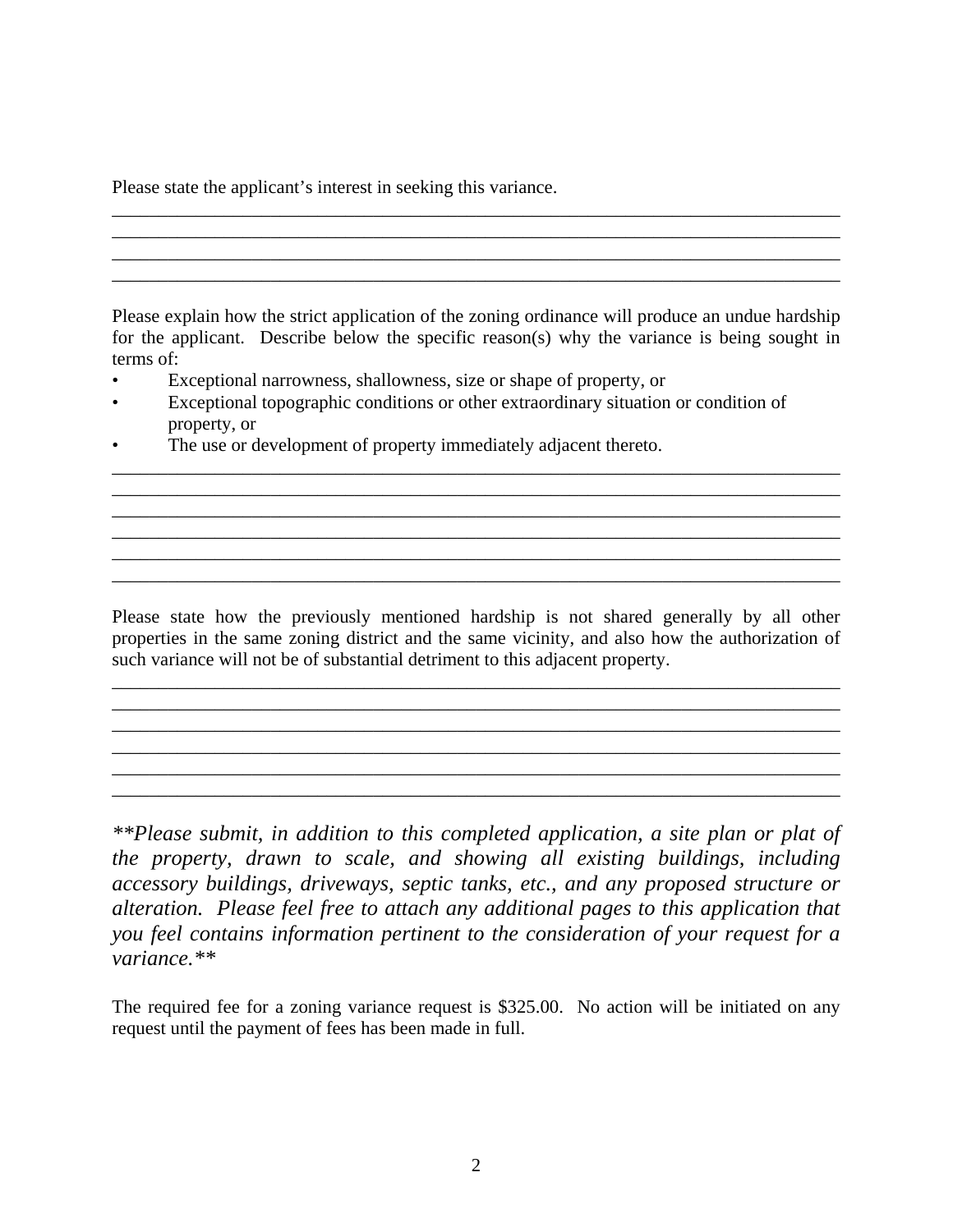I (We) agree to comply with any conditions for the variance required by the BZA. I hereby certify that all of the above information contained in this application and in any attached exhibits is, to the best of my knowledge, true.

| <b>FOR OFFICE USE ONLY:</b>                                                                                                                                                                                                    |                                                                                           |
|--------------------------------------------------------------------------------------------------------------------------------------------------------------------------------------------------------------------------------|-------------------------------------------------------------------------------------------|
|                                                                                                                                                                                                                                |                                                                                           |
|                                                                                                                                                                                                                                |                                                                                           |
|                                                                                                                                                                                                                                |                                                                                           |
| Public Hearing Date: 1988. The Contract of the Contract of the Contract of the Contract of the Contract of the Contract of the Contract of the Contract of the Contract of the Contract of the Contract of the Contract of the |                                                                                           |
|                                                                                                                                                                                                                                |                                                                                           |
|                                                                                                                                                                                                                                |                                                                                           |
|                                                                                                                                                                                                                                | the control of the control of the control of the control of the control of the control of |

 $\overline{\phantom{a}}$  , and the contract of the contract of the contract of the contract of the contract of the contract of the contract of the contract of the contract of the contract of the contract of the contract of the contrac

Zoning Administrator's Signature